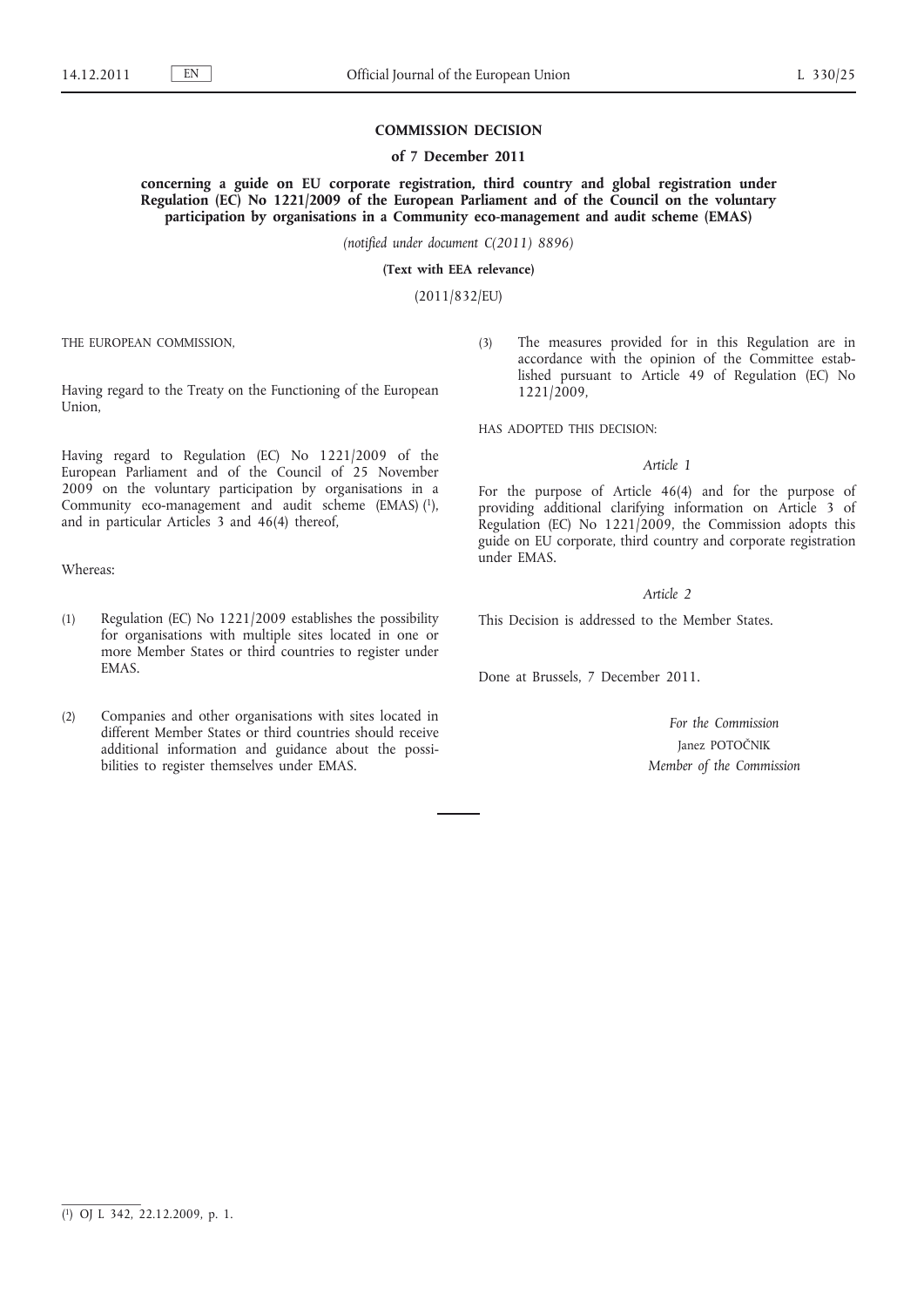# *ANNEX*

#### **Guide on EU corporate, third country and global registration under EMAS (Regulation (EC) No 1221/2009)**

#### 1. INTRODUCTION

The purpose of this document is to give guidance on how the European Eco-management and Audit Scheme (EMAS) works for organisations operating with subsidiaries and sites located in several EU Member States and/or in third Countries, and to provide specific guidance to Member States, verifiers and organisations who can use it for registration purposes. This guide is the consequence of Article 46(4) of the EMAS Regulation (1) which states that 'The Commission shall, in cooperation with the Forum of Competent Bodies, develop a guide on registration of organisations outside the Community' and of Article 16(3), which states that 'The Forum of Competent Bodies shall develop guidance to ensure the consistency of procedures relating to the registration of organisations in accordance with this Regulation, including renewal of registration and suspension and deletion of organisations from the register both inside and outside the Community'.

When EMAS was introduced in 1993 it was designed to cover individual sites of organisations from the industrial and manufacturing sectors. Following the first revision in 2001, EMAS II was opened to all organisations with multiple sites (located in a Member State of the EU and the EEA as before). EMAS III has opened up further, and it is now applicable to organisations inside and outside the EU.

Opening up EMAS to third countries provides organisations from all sectors with a tool for achieving a high environmental performance levels that can be publicly recognised by stakeholders of the European Community.

Member States are free to make a decision as to whether their national competent body/bodies will provide for the registration of organisations in third countries in accordance with Article 11(1) of the EMAS Regulation.

### **Registration**

Due to the interrelationship between the registration of organisations with multiple sites within the EU and the registration of organisations outside the EU, there are several different situations that can take place in reality. This document provides general guidance for cases that competent bodies, environmental verifiers and organisations applying for EMAS have to cope with. The following three specific types of situations are analysed:

- Situation 1: Registration of organisations with sites located in more than one EU Member State (EU corporate registration),
- Situation 2: Registrations of single or corporate organisations with sites located in third countries (third country registration), and
- Situation 3: Registrations of organisations with sites located in both EU Member States and third countries (global registration),

In all three procedures, the organisation may apply for one single corporate registration of all or some of those sites. The choice of the sites to be included in the registration is up to the organisation applying.

# *Note:*

The simple case of an EU national corporate registration is not dealt with in this guidance.

This guidance deals with issues such as:

- identification of the competent body,
- accreditation or licensing of environmental verifiers operating outside the EU,
- coordination among Member States for these procedures,
- legal compliance in third countries,
- renewal, deletion and suspension of corporate registrations.

<sup>(</sup> 1) Regulation (EC) No 1221/2009.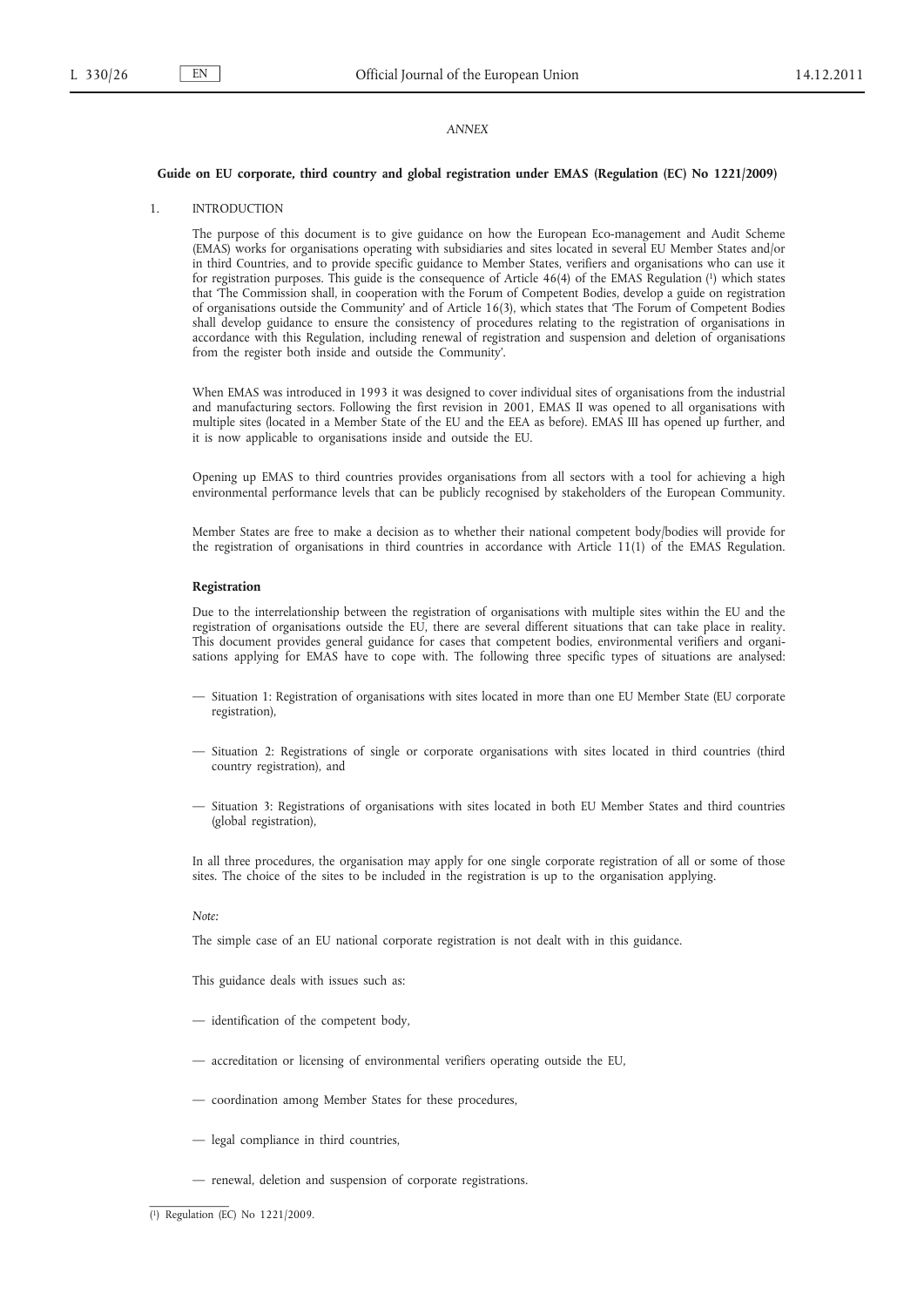Requirements within the three situations are often quite similar; however, the use of cross references between the chapters is restricted to an absolute minimum in order to improve the readability of the text. Therefore, repetitions may occur.

For the credibility of EMAS it is important that the regulation is applied in a similar fashion inside and outside the EU. For this purpose, differences and difficulties in implementing some specific elements of EMAS, such as legal compliance, must be taken into account. Competent bodies in Member States allowing third country registrations shall adopt specific procedures to ensure that EMAS inside and outside the EU results in equivalent systems. The historical, economic and cultural relationships among EU Member States and third countries may drive the implementation of third country and global EMAS and can be used as a way to facilitate EMAS extension all over the world.

# 2. TERMINOLOGY

For the purpose of this guidance document, the following terminology will be used:

**Headquarters** means a management entity at the top of an organisation with multiple sites that controls and coordinates main functions of the organisation such as strategic planning, communications, tax, legal, marketing, finance, and others.

**Management centre** means a site, other than the headquarters of the organisation with multiple sites, specifically designated for the purpose of registration under the EMAS Regulation, where control and coordination of the environmental management system is ensured.

**Leading competent body** means the competent body in charge of the EU corporate registration, third country and global registration procedure.

#### *Note:*

Article 3(3) from the EMAS Regulation deals with the determination of the (leading) competent body.

The determination of the leading competent body may vary according to the 'Situations' described above, as follows:

- In case of situation 1 (EU corporate registration) the leading competent body is the competent body from the Member State in which the headquarters or the management centre of the applying organisation is located.
- In case of third country and global registration, it is the competent body from the Member State that provides for registration of organisations from outside the Community and where the verifier has been accredited. In other words, firstly the Member State has to provide for third country registration and, secondly verifiers that are accredited or licensed for verifications in those third countries where the sites included in the registration process are located need to be available.
- 3. EU CORPORATE REGISTRATION REGISTRATION OF ORGANISATIONS WITH MULTIPLE SITES IN SEVERAL MEMBER STATES

## 3.1. **Applicable legislation and legal compliance in EU Member States**

- 3.1.1. Organisations must always be in compliance with EU and national legal requirements applicable to the sites included in the EMAS registration.
- 3.1.2. According to Annex IV(B)(g) to the EMAS Regulation, the environmental statement of organisations shall include a reference to the applicable legal requirements relating to the environment.
- 3.1.3. In order to provide the 'material or documentary evidence of legal compliance' as referred to in Article 4(4) of the EMAS Regulation, the organisation may provide statements from the competent enforcement authorities ensuring that there is no evidence of non-compliance and/or that the company is not involved in relevant enforcement procedures, lawsuits or complaint procedures. Verifiers shall — as a part of the verification procedure — check all environmental licences or permits applicable to the organisation or any other kind of evidence in accordance with the legal system operating in the Member State where the site is located.

#### 3.2. **Tasks of the competent bodies**

3.2.1. In case of EU corporate registration, the location of the headquarters or management centre (in that order) of the organisation is decisive in determining who the leading competent body is.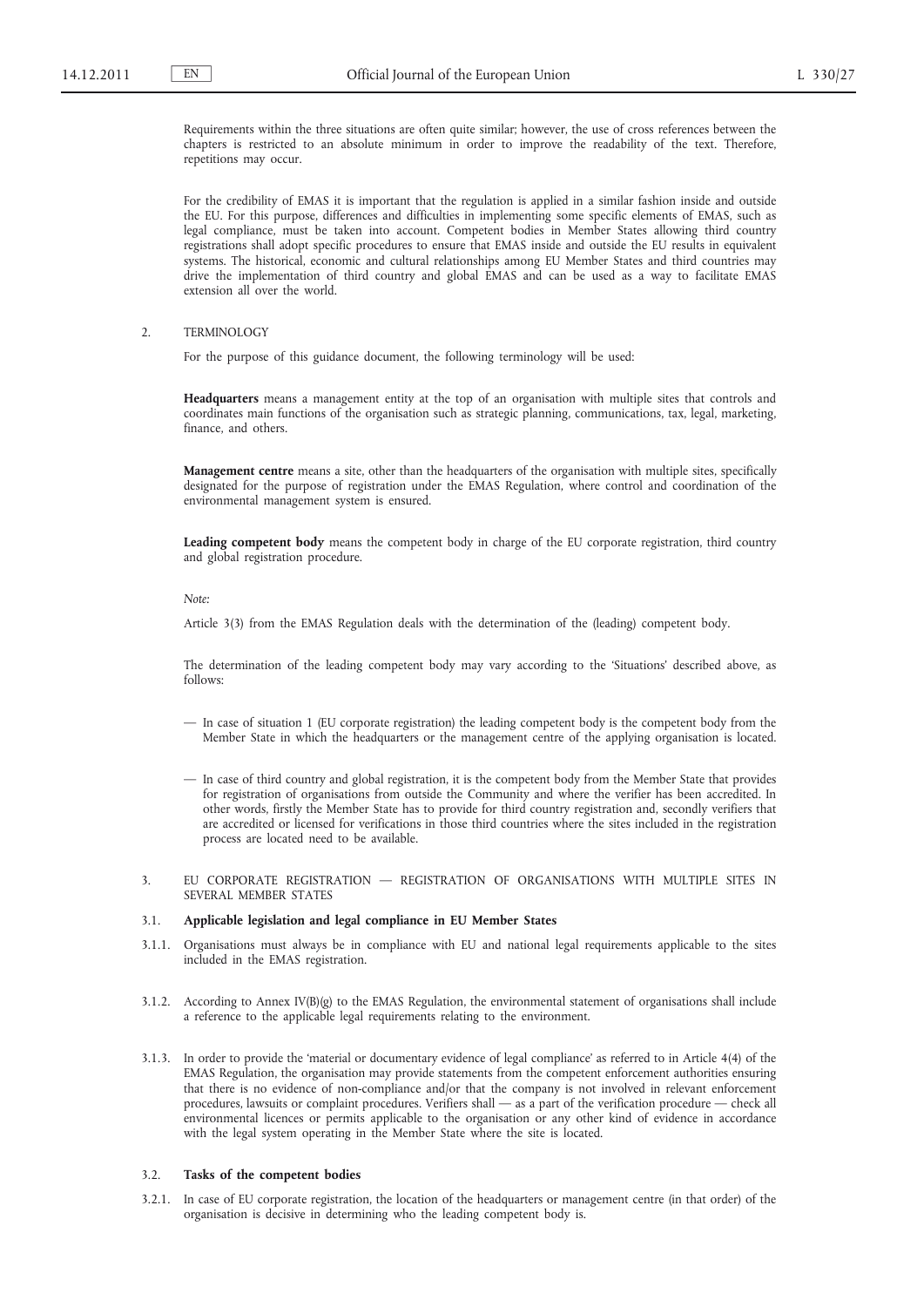- 3.2.2. In case of **EU corporate registration** the leading competent body cooperates solely with all the competent bodies located in the Member States where sites, included in the corporate registration process, are located.
- 3.2.3. The leading competent body is responsible for the registration and will coordinate the procedure with other relevant competent bodies.

The leading competent body shall not register, suspend, delete or renew registration of an organisation if the competent body from another Member State, where the sites of the organisation included in the registration are located, does not agree with the registration, suspension, deletion or renewal (see 3.4. and 3.6 of this guidance). As stated in section 3.4.6 the leading competent body can also decide to proceed with a corporate registration procedure with a smaller scope (e.g. without the disputed site).

- 3.2.4. Competent bodies should coordinate their activities with the accreditation and licensing bodies in their Member States, in order to ensure that both the competent body and the accreditation or licensing body are able to fulfil their respective tasks in a coordinated way.
- 3.2.5. General principles and specific coordination procedures between competent bodies shall, within six months of the adoption of this guidance document, be set up and approved by the Forum of Competent Bodies. They will then be submitted for adoption in accordance with the regulatory procedure with scrutiny as referred to in Articles 48(2) and 49(3) of the EMAS Regulation.
- 3.2.6. The Forum of Competent Bodies will develop standardised forms in all official languages of the European Union for implementing the 'coordination procedures' referred to above. In order to enable an efficient communication while minimising misunderstandings resulting from language difficulties, the standardised forms will mainly consist of tick-boxes and only a very limited number of 'commenting' fields that can contain free text. Written evidence of this communication, by means of regular mails, e-mails or faxes, should be kept in the event of disputes among competent bodies.

The abovementioned forms should include, as an updatable attachment, a list of applicable fees related to all Member States.

# 3.3. **Tasks of the accredited or licensed verifiers**

- 3.3.1. General rules applicable to EMAS environmental verifiers, their accreditation or licence, and to the verification process are established in Chapters V and VI of the EMAS Regulation.
- 3.3.2. The verification of the environmental management system and the validation of the EMAS environmental statement must be done by an EMAS environmental verifier who is accredited or licensed for the relevant scope in accordance with the NACE codes (1).
- 3.3.3. In case of registration of an organisation with multiple sites and activities, the accreditation of the verifier(s) has/have to cover all the NACE codes of the organisation's sites and activities. If a verifier is not accredited or licensed for all relevant NACE codes, other accredited environmental verifiers shall be involved as appropriate through case-cooperation. It is up to an organisation seeking for registration to decide if it wants to involve several accredited verifiers taking into account Article 4 of the EMAS Regulation. Apart from reasons such as the lack of verifiers accredited for the relevant NACE codes, organisations might also have other reasons (e.g. local experience, language knowledge or the desire to combine the EMAS verification with certification against other standards) to use several verifiers. All cooperating verifiers have to sign the declaration referred to in Article 25(9) of the EMAS Regulation and the EMAS environmental statement. Each verifier involved is responsible for the outcome of that part(s) of the verification that results from his/her own area of expertise (mostly related to specific NACE codes). The practice that all verifiers must sign the same declaration enables the leading competent body to identify all involved verifiers. Consequently the leading competent body can verify, via the cooperating competent bodies (who should in turn coordinate their activities with the accreditation and licensing bodies), if all the involved verifiers have respected the prior notification obligation as stated in Article 23(2) of the EMAS Regulation. It also enables the leading competent body to verify if the NACE codes of the involved verifiers cover those of the organisation in question.
- 3.3.4. Verifiers accredited or licensed in one Member State are allowed to operate in other Member States. Verifiers shall send a notification to the accreditation or licensing body located in the Member State/s where they intend to operate at least four weeks in advance of starting their activities.

<sup>(</sup> 1) As established in Regulation (EC) No 1893/2006 of the European Parliament and of the Council of 20 December 2006 establishing the statistical classification of economic activities NACE Revision 2 and amending Council Regulation (EEC) No 3037/90 as well as certain EC Regulations on specific statistical domains (OJ L 393, 30.12.2006, p. 1).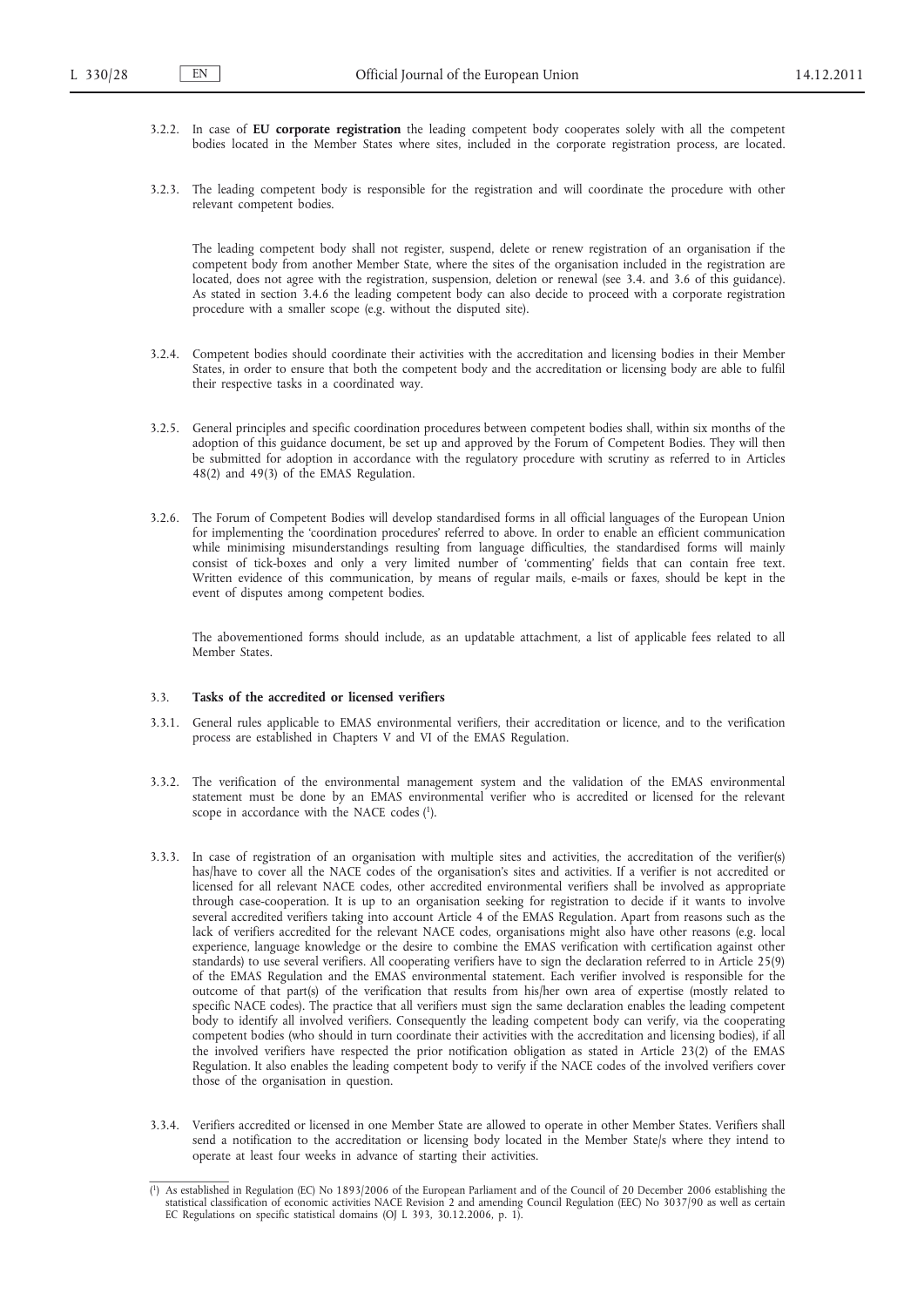- 3.3.5. The accreditation or licensing body supervising the verifier(s) performing in its Member State shall send a supervision report in case of problems/negative results to the competent body in that Member State. This competent body shall then transfer the supervision report to the leading competent body in charge of the EU corporate registration.
- 3.3.6. If a verifier detects a non-compliance situation at the time of verification for the first registration, he/she shall not sign the declaration referred to in Article 25(9) of the EMAS Regulation and the EMAS environmental statement.
- 3.3.7. If a verifier detects a case of non-compliance in the period of validity of the registration or at the time of renewal, he/she can report to the (leading) competent body that the organisation in question does not comply with the EMAS requirements any longer. At the time of renewal of the EMAS registration he/she may only sign the declaration referred to in Article 25(9) and the updated EMAS environmental statement if the organisation demonstrates that it took measures (i.e. in cooperation with the enforcement authorities) to ensure that legal compliance is restored. If the organisation does not provide sufficient measures to solve the compliance problem, the verifier shall not validate the updated statement and not sign the declaration and the EMAS environmental statement. In other words the EMAS environmental verifier shall sign the declaration and validate the EMAS environmental statement only in case of full compliance.

## 3.4. **Registration process**

- 3.4.1. General rules applicable to the Registration are established in Chapters II, III and IV of the EMAS Regulation.
- 3.4.2. The organisation should communicate at an early stage with the verifier(s) and leading competent body to clarify language issues with regard to the documents necessary for registration, keeping in mind the requirements of Article 5(3) and Annex IV (D) to the EMAS Regulation.
- 3.4.3. The leading competent body shall check the information contained in the application and it shall communicate on this with the other involved competent bodies. This means that the leading competent body is informed by the involved competent bodies about the validity of the information of the involved national sites.
- 3.4.4. The competent bodies involved shall check, via their accreditation and licensing bodies, for their own Member States whether the verifier(s) involved in the registration procedure is (are) accredited or licensed for all the NACE codes concerned in the registration process. This implies that the competent body checks whether the verifier(s) has/have made proper and timely (at least four weeks in advance of each verification in a Member State) notification, in accordance with Article 24(1) of the EMAS Regulation. Therefore the competent body must communicate to the accreditation or licensing body of its Member State, in any case a simple message that there are sites to be registered on the basis of verification/validation activities of verifiers from other Member States. If the verifier's competence is not approved by the accreditation and licensing body, the accreditation or licensing body can compel the verifier to comply with the relevant requirements or inform the competent body about the problem. Without this minimum communication between the competent bodies and the accreditation and licensing bodies as well as between the competent bodies and the leading competent body, the supervision activities could be undermined.
- 3.4.5. All competent bodies involved in the registration process will apply their national procedures to check, for the sites located in their Member State, compliance with the EMAS Regulation. They will inform the leading competent body about their decision (can be registered/cannot be registered). In case of a negative decision the competent body shall inform the leading competent body of the motivation thereof in form of a statement. Since this statement is binding, the leading competent body can either decide to stop the corporate registration procedure until the requirements of the regulation are fulfilled (in which case none of the sites will be EMAS registered), or inform the organisation that they can proceed with a corporate registration procedure without the disputed site.
- 3.4.6. Following the registration decision, the leading competent body shall inform all national competent bodies involved, who will inform their respective enforcement authorities.

*Note:*

The European Commission encourages the competent bodies involved to exchange contact details of their respective enforcement authorities to facilitate the exchange of information between competent bodies and enforcement authorities about the latter not being aware of any situations of non-compliance.

3.4.7. Monitoring of legal compliance at national level is ensured by the national enforcement authorities and by verifiers during the verification process. If these authorities detect a non-compliance situation they must inform the national competent body, who in its turn shall inform the leading competent body.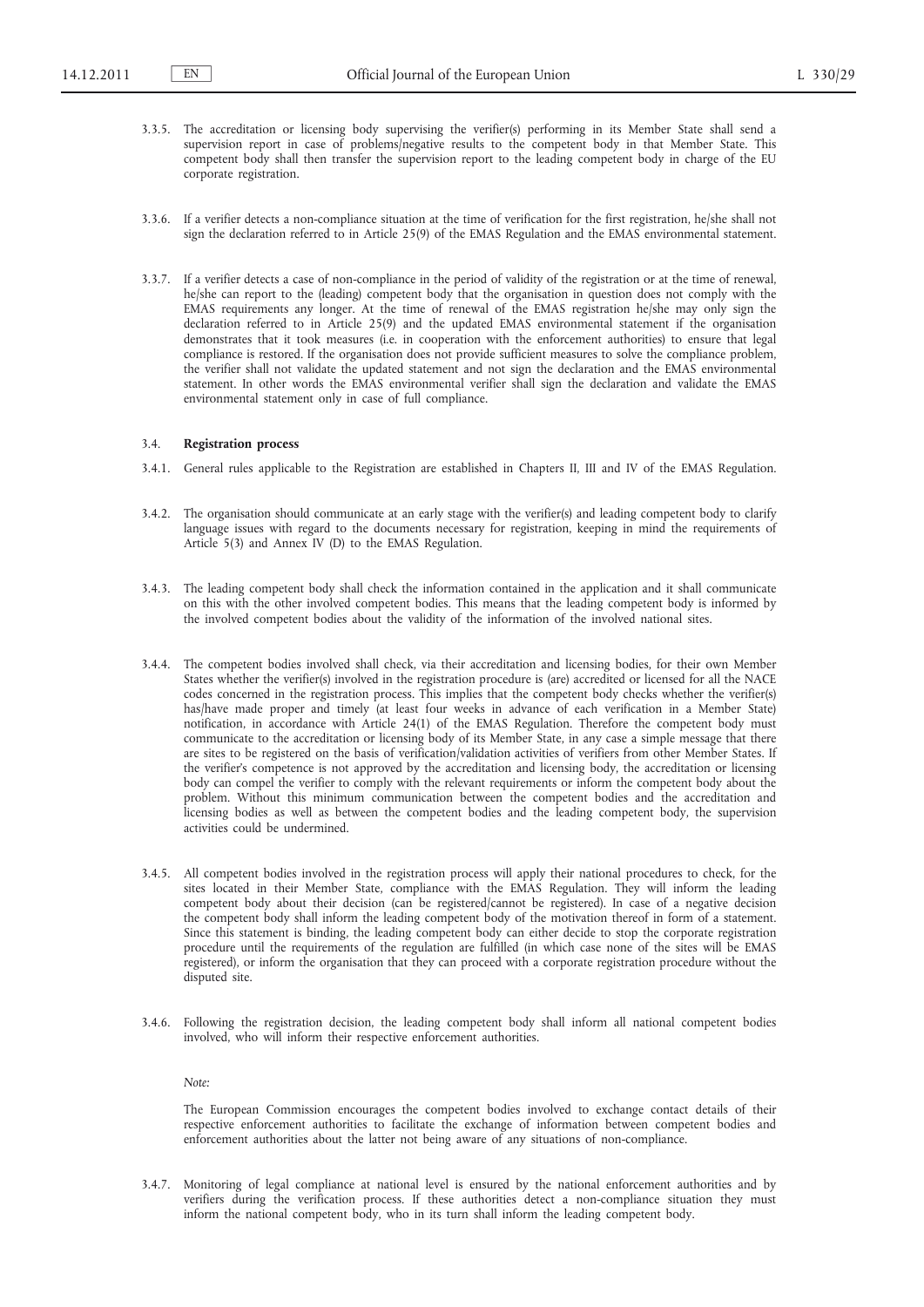- 3.4.8. If a competent body in the Member State where a site of the organisation applying for the corporate registration in question is located finds evidence of breach of applicable legal requirements, complaints or any other relevant information, to meet the requirements concerning registration, renewal, suspension and deletion, they shall without any delay transmit to the leading competent body a supervision report outlining the problem.
- 3.4.9. Some Member States are obliged to charge fees according to their national legislation. Consequently, the leading competent body is not in a position to decide on fees which are set according to the legislation of other Member States. The role of the leading competent body regarding fees will merely consist of informing the organisation of the total amount and the individual fees to be paid to the national competent bodies involved in the registration procedure. The leading competent body will also inform the organisation that all competent bodies involved charge the fees resulting from registering the national sites involved in a corporate registration procedure directly to the respective national sites of the applicant organisation.

All involved competent bodies shall inform the leading competent body that fees have been effectively paid before registration, as required by Article 5(2)(d) of the EMAS Regulation.

*Note:*

The European Commission strongly encourages all Member States to investigate possibilities to lower applicable fees to organisations that apply for corporate registration. In corporate registration cases, only the leading competent body will have administrative costs comparable to those of a regular registration, while competent bodies involved will be less engaged and thus have lower costs. Lower fees will increase the attractiveness of the EMAS scheme and corporate registration.

3.4.10. All competent bodies involved should charge the fees resulting from registering the national sites involved in a corporate registration procedure directly to the respective national sites of the applicant organisation.

# 3.5. **Already registered organisations**

3.5.1. If an organisation already registered decides to go for EU corporate registration, the leading competent body may, upon request of the organisation, extend the scope of the existing registration, thus maintaining the existing number in the national register. The entry should also be recorded with the new registration number in the national register. In those cases, all the other involved competent bodies from Member States where the organisation has already registered sites shall ensure that the existing registrations will be registered under the new registration number in their respective registers.

#### 3.6. **Deletion and suspension of registrations**

- 3.6.1. General rules for suspension and deletion established in Article 15 of the EMAS Regulation shall be applicable to this specific procedure.
- 3.6.2. Any complaint concerning the registered organisation shall be notified to the leading competent body.
- 3.6.3. Every competent body is in charge of the procedures related to the sites of the organisation in the respective Member State. If a case occurs in which an organisation must be suspended or deleted from the EMAS Register, the cooperating competent body informs the leading competent body via a statement of its point of view. This means that the national competent bodies only issue statements about their respective national sites. If one of these statements confirms that a national site cannot be registered, the leading competent body starts the procedure for deletion or suspension, while observing the requirements of Article 15 of the EMAS Regulation. Before making any final decision on deletion or suspension of the organisation, the leading competent body should inform the other cooperating competent bodies involved, so that they know about the reasons for suspension/deletion by one or more competent bodies. The leading competent body also should inform the headquarters or the management centre of the organisation about the decision made and the reasons for the proposed deletion or suspension. Subsequently, the leading competent body gives the organisation the opportunity to decide if the whole organisation shall be deleted from the EMAS Register or if the disputed sites will be removed from the scope of the corporate registration.
- 3.6.4. Disputes between individual national competent bodies involved in the corporate registration procedure shall be settled within the Forum of competent bodies. Disputes between the leading competent body and the organisation will be settled according to national law of the country in which the leading competent body is situated. Disputes between the organisation and individual competent bodies, e.g. about the legal compliance situation of individual national sites included in the corporate registration procedure, will be settled according to the applicable national law of the Member State in question. Disputes will be settled in line with the requirements of Article 15 of the EMAS Regulation.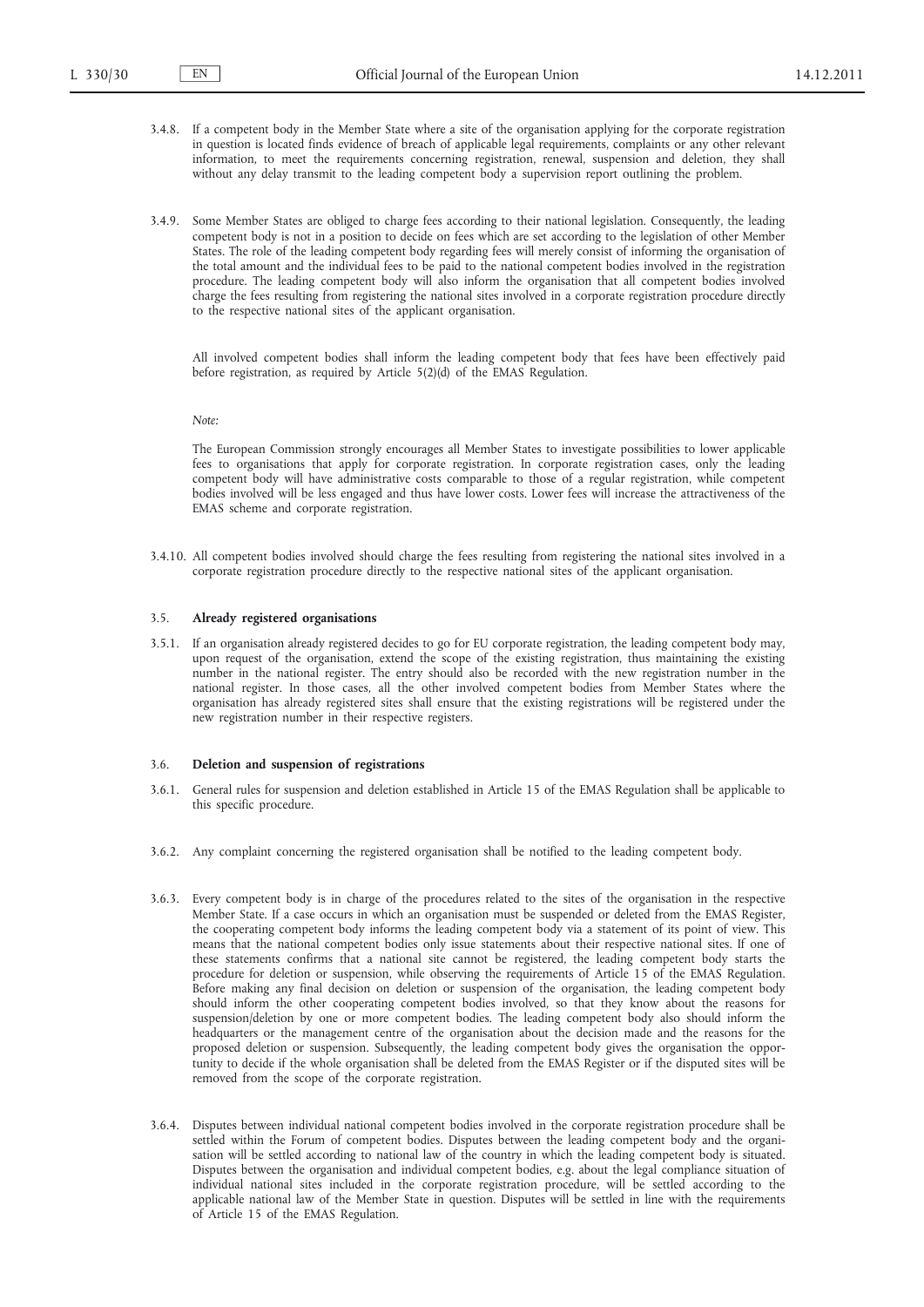3.6.5. If no settlement can be achieved between the competent bodies involved within the Forum of competent bodies, the registration procedure can eventually be continued without the disputed sites.

#### 3.7. **Language issues**

- 3.7.1. The EMAS environmental statement and other relevant documents shall be submitted in (one of) the official language(s) of the Member State in which the leading competent body is situated (Article 5(3)). If an organisation presents a corporate environmental statement with information on individual sites, this information shall, in addition, be in (one of) the official language(s) of those Member States where the sites are located.
- 4. THIRD COUNTRY REGISTRATION REGISTRATION OF ORGANISATIONS WITH ONE OR MULTIPLE SITES IN THIRD COUNTRIES (SITUATION 2)

EMAS third country registration means EMAS registration of an organisation operating in one or more third countries. Under the EMAS Regulation, Member States are free to make a decision whether their national competent body(s) will provide for the registration of organisations in third countries in accordance with Article 11(1) of the EMAS Regulation.

### 4.1. **Applicable legislation and legal compliance in third countries**

- 4.1.1. Organisations must always be in compliance with the respective national legal requirements of the third countries where the sites included in the EMAS registration are located.
- 4.1.2. In order to ensure that the EMAS scheme maintains its high level of ambition and credibility, it is enviable that the environmental performance of a third country organisation achieves a level as close as possible to the level that EU organisations are required to meet by the relevant European and national legislation. Therefore it is desirable for organisations outside the Community, on top of the references made to the applicable national environmental requirements, to make reference in the environmental statement also to the legal requirements relating to the environment applicable to similar organisations in the Member State where the organisation intends to apply for registration (Article 4(4) of the EMAS Regulation). The environmental requirements on that list should be used as a reference when setting eventual higher additional performance targets, but they are not binding for the assessment of the organisation's legal compliance.
- 4.1.3. According to Annex IV(B)(g) to the EMAS Regulation, the environmental statement of organisations shall include a reference to the applicable national environmental legal requirements.
- 4.1.4. For sites located in third countries, the documentary evidence as mentioned in Article 4(4) of the EMAS Regulation should preferably consist of:
	- statements from enforcement authorities of the third country including information on the environmental permits applicable to the organisation and stating that there is no evidence of non-compliance and/or that the company is not involved in enforcement procedures, lawsuits or complaint procedures,
	- additionally, the environmental statement should preferably also contain cross reference tables between the national legislation of the third country and the legislation in the country where the organisation applies for registration as mentioned in section 4.1.2.

#### 4.2. **EMAS third country accreditation and licensing**

- 4.2.1. Member States shall make a decision on whether to provide for third country registration or not, in accordance with their means and operational procedures. In this case, Member States shall ensure that their national accreditation bodies or licensing bodies will provide for accreditation or licensing of environmental verifiers for third country EMAS. Only Member States that accept the principle of 'third country registration' are entitled to register organisations operating in third countries.
- 4.2.2. If a Member State decides to provide for third country registration, according to Article 3(3) from the EMAS Regulation, the possibility to get a registration from that specific Member State will in practice depend on the availability of accredited verifiers. The potential verifier should be accredited in that specific Member State that provides for third country registration, for that specific third country and for the specific economic sector(s) involved (determined based on NACE codes) in the given registration procedure.

# *Clarifying comment:*

This means that the verifier who shall perform the verification in a given third country must be accredited for that specific third country by the accreditation and licensing body of the Member State that provides for registrations from third countries and where the organisation intends to register.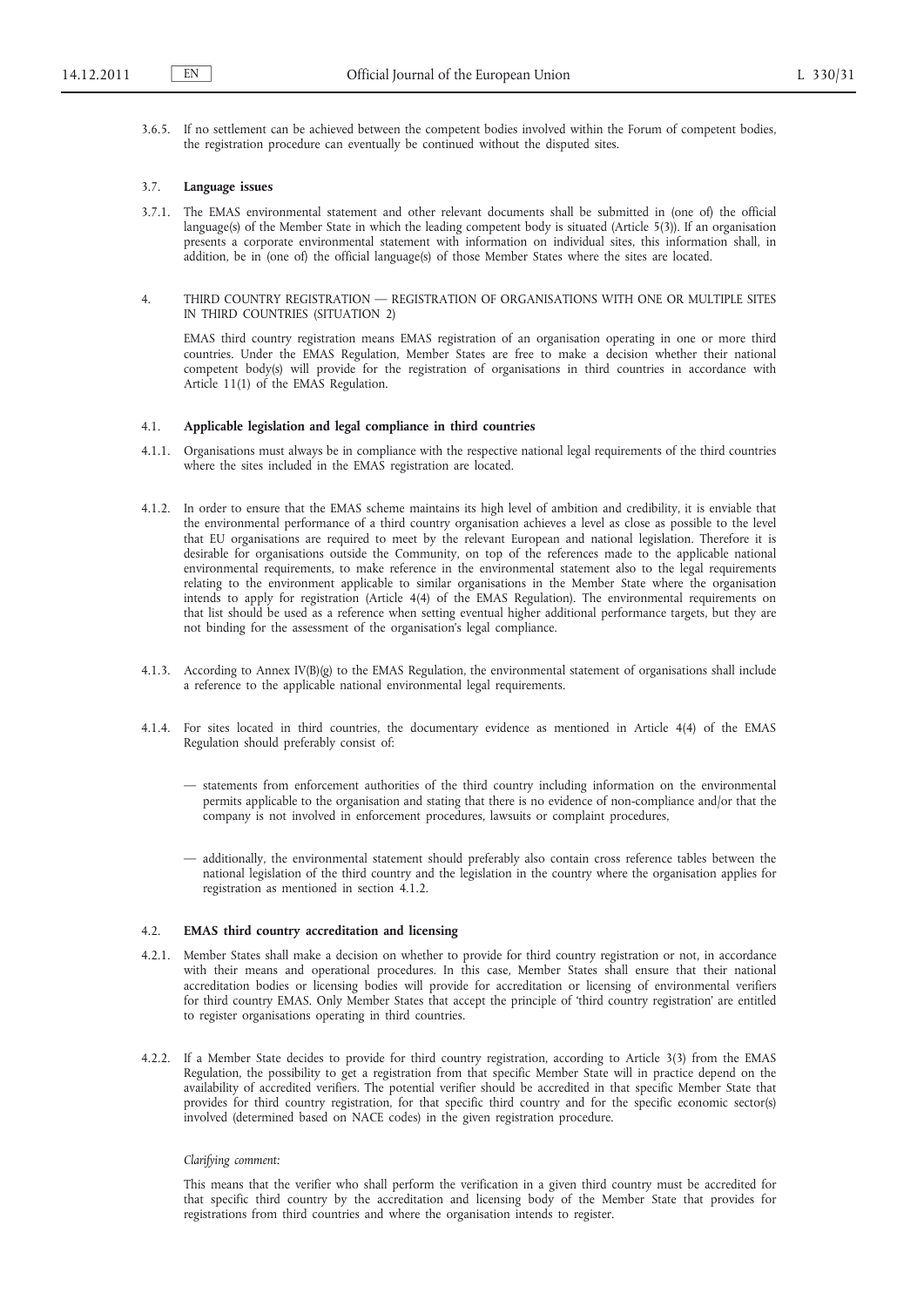4.2.3. The accreditation or license that verifiers can obtain for third countries must state for which third countries it is valid, so that the registration allowance is consistent with the provisions of Article 22(2) of the EMAS Regulation. It is up to the Member States to decide if they want to issue separate certificates for each third country or issue an overall accreditation certificate with a geographical appendix, listing the countries in which the verification bodies are accredited to operate in, attached.

# *Clarifying comment:*

Taking into account Article 22, 'additional requirements for environmental verifiers active in third countries' it is clear that accreditation/licensing for third countries can only be an additional accreditation/licensing to a basic accreditation/licensing for Europe. This implies that third country accreditation/licensing is granted as an additional requirement to general accreditation/licensing in a certain scope and its requirements. Consequently accreditation/licensing for third countries will have to include accreditation/licensing for one of the Member States and within a certain scope.

Once a verifier is accredited or licensed in one Member State he/she is free to perform verifying activities in other Member States in accordance with Article 24 of the Regulation.

# 4.3. **Tasks of the competent body**

- 4.3.1. A Member State that has more than one competent body should determine to which competent body applications for third country registrations can be made, which should be the same one as the one designated according to section 5.3.1.
- 4.3.2. The application for third country registration from organisations with sites located exclusively in third countries is made to any competent body designated for this purpose in those Member States where the following conditions are met:
	- (a) the Member State provides for registration of organisations from third countries;
	- (b) accredited or licensed verifiers are available for verifications in the third countries where the sites included in the registration are located, and that these verifiers cover the relevant NACE codes (in other words, the decision for choosing a verifier determines the Member State of registration and vice versa).
- 4.3.3. The competent bodies should coordinate their activities with the accreditation and licensing bodies in their Member States in order to ensure that whenever the Member States provide for registration of organisations from third countries both the competent body and the accreditation or licensing body are able to fulfil their respective tasks in a coordinated way.

#### 4.4. **Tasks of the accredited or licensed verifiers**

- 4.4.1. General rules applicable to EMAS environmental verifiers, their accreditation or licence and to verification process are established in Chapters V and VI of the EMAS Regulation.
- 4.4.2. Those Member States that allow third country registration must put in place a specific system to accredit or license verifiers for third countries. Verifier accreditation or licensing will be granted country by country as an add-on to a general accreditation or licence, in accordance with the specifications described in this section.
- 4.4.3. The verifier(s) must be accredited or licensed for all the NACE codes of the organisation's activities related to the sites of this organisation which are to be included in the registration procedure. Due to the potentially wide scope of activities, organisations have the possibility to use several accredited verifiers as they see fit. In fact it might be difficult if not impossible to appoint a single verifier for all the activities of large organisations. If the verifier is not accredited or licensed for the relevant NACE codes himself/herself, other environmental verifiers shall be involved as appropriate through case-cooperation. It is up to an organisation seeking for registration to decide if it wants to involve several accredited/licensed verifiers taking into account Article 4 of the EMAS Regulation. Apart from reasons such as the lack of verifiers accredited for the relevant NACE codes organisations might also have other reasons (e.g. local experience, language knowledge or the desire to combine the EMAS verification with certification against other standards) to use several verifiers.
- 4.4.4. All cooperating verifiers have to sign the declaration referred to in Article 25(9) and the EMAS environmental statement. Each verifier involved is responsible for the outcome of that part(s) of the verification that results from his/her own area of expertise (mostly related to specific NACE codes). The practice that all verifiers must sign the same declaration enables the competent body to identify all involved verifiers. Consequently the competent body can verify, via the accreditation and licensing bodies, if all the involved verifiers have respected the prior notification obligation as stated in Article 23(2) of the EMAS Regulation. It also enables the competent body to verify if the NACE codes of the involved verifiers cover those of the organisation in question.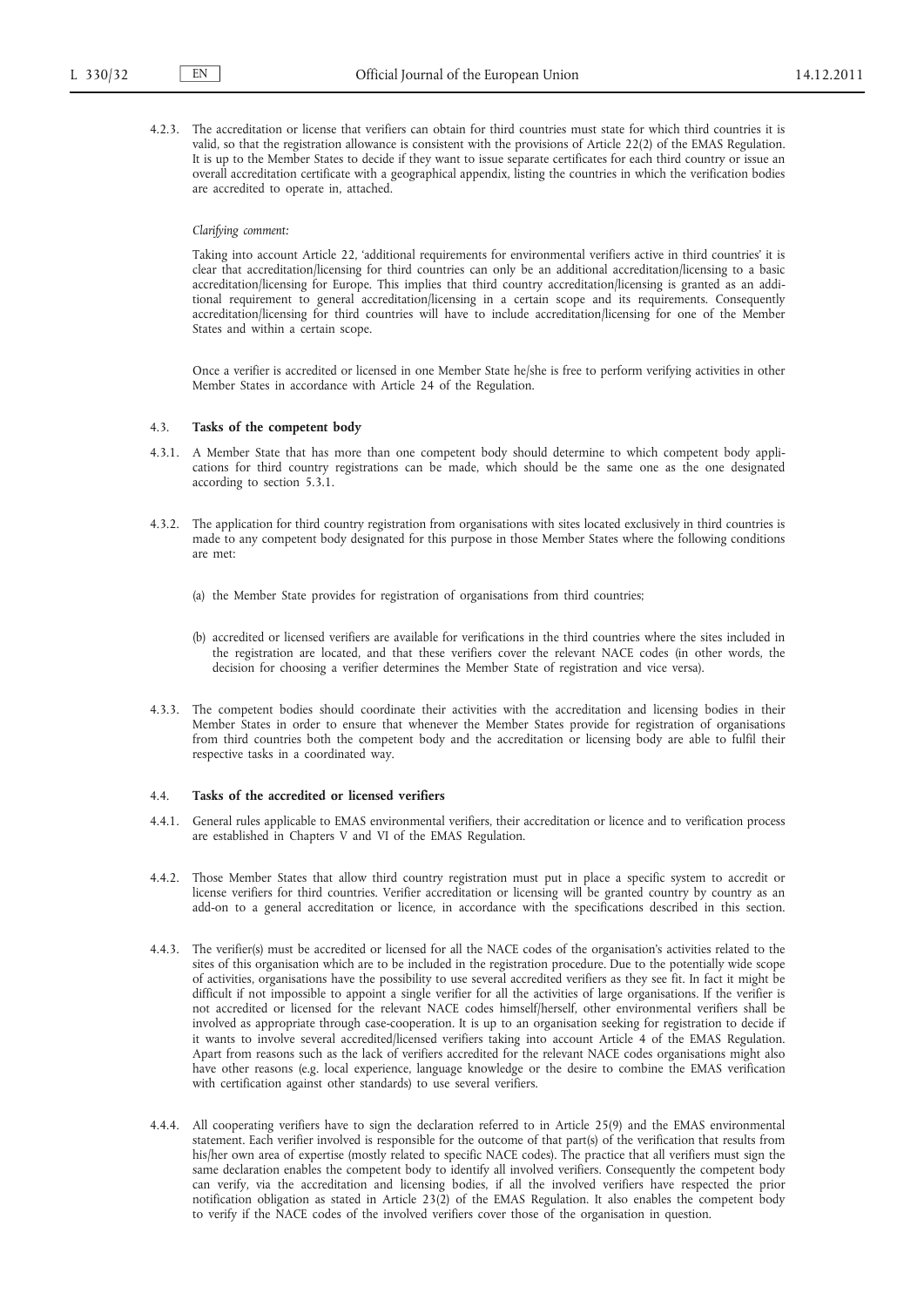- 4.4.5. Verifiers who want to operate in third countries must obtain a specific accreditation or licence for the specific country in question as an add-on to a general accreditation or licence, in accordance with the specifications laid out in the EMAS Regulation. This means they must have:
	- (a) a specific accreditation or licence for the NACE codes applicable to the organisation;
	- (b) knowledge and understanding of the legislative, regulatory and administrative requirements relating to the environment in the third country for which accreditation or licence is sought;
	- (c) knowledge and understanding of the official language of the third country for which accreditation or licence is sought.
- 4.4.6. Verifiers shall as a part of the verification procedure check all environmental licences or permits applicable to the organisation or any other kind of evidence in accordance with the legal system operating in the countries covered by the application.
- 4.4.7. In third countries, the verifier shall, on top of his regular duties, perform in particular an in depth check of the legal compliance of an organisation and of its sites included in the registration process. Thereby, specifically considering the content of Article 13(2)(c) of the EMAS Regulation, verifiers shall check that there is no evidence of non-compliance relating to the environment. Verifiers should use the findings of enforcement authorities and should thus contact those authorities in order to obtain detailed information about the legal compliance. The verifier must check if he/she is satisfied on the basis of material evidence received, for example through a written report from the competent enforcement authority. If no evidence for non-compliance is found, this shall be declared in the environmental verifier's declaration on verification and validation activities (Annex VII to the EMAS Regulation). This declaration is to be signed by the verifier. The verifier has the duty to check if the requirements of the EMAS Regulation are satisfied through usual audit techniques which are to be conducted in accordance with the EMAS Regulation. In order to ensure an equal level of quality of registration of the third country sites compared to similar sites in the EU, the verifier might consider performing a risk assessment evaluation.
- 4.4.8. In accordance with Article 13(2)(d) of the EMAS Regulation, the verifier should check if there are no relevant complaints from interested parties or that complaints have been positively solved.
- 4.4.9. Those Member States that provide for third country registration shall consider putting in place measures to strengthen the accreditation process in order to ensure that verifiers accredited for specific third countries are knowledgeable to check compliance of the organisation with the applicable national legislation in the third country.
- 4.4.10. Member States that provide for third country registration may consider putting in place optional specific provisions to reinforce the checking of legal compliance and ensure a registration process, similar to that in the EU. Member States may in particular consider the possibility of concluding agreements (bilateral agreement, memorandum of understanding, etc.). Such agreements could include a procedure to communicate legal compliance between the respective enforcement authority in the third country and the Member State, as well as how to communicate breaches of applicable legal requirements to the Member State's competent body in the time between the initial registration or renewal and the next renewal.
- 4.4.11. At least six weeks before verification or validation in a third country, the environmental verifier shall notify its accreditation or licence details and the time and place of the verification or validation to the accreditation or licensing body of the Member State in which the organisation concerned intends to apply for registration or is registered. The competent body of the Member State in which the sites are intended to be registered can also be notified.
- 4.4.12. If a verifier detects a non-compliance situation at the time of registration, he/she shall not sign the EMAS environmental statement and the declaration referred to in Article 25(9) of the Regulation.
- 4.4.13. If a verifier detects a case of non-compliance in the period of validity of the registrations or at the time of renewal, he/she can report to the competent body that the organisation in question does not comply with the EMAS requirements any longer. At the time of renewal he/she may only sign the declaration referred to in Article 25(9) and the updated EMAS environmental statement, if the organisation demonstrates that it took adequate measures (i.e. in cooperation with the enforcement authorities) to ensure that legal compliance is restored. If the organisation can not demonstrate to the verifier to have taken sufficient measures to restore legal compliance, the verifier shall not validate the updated statement and not sign the declaration and the EMAS environmental statement.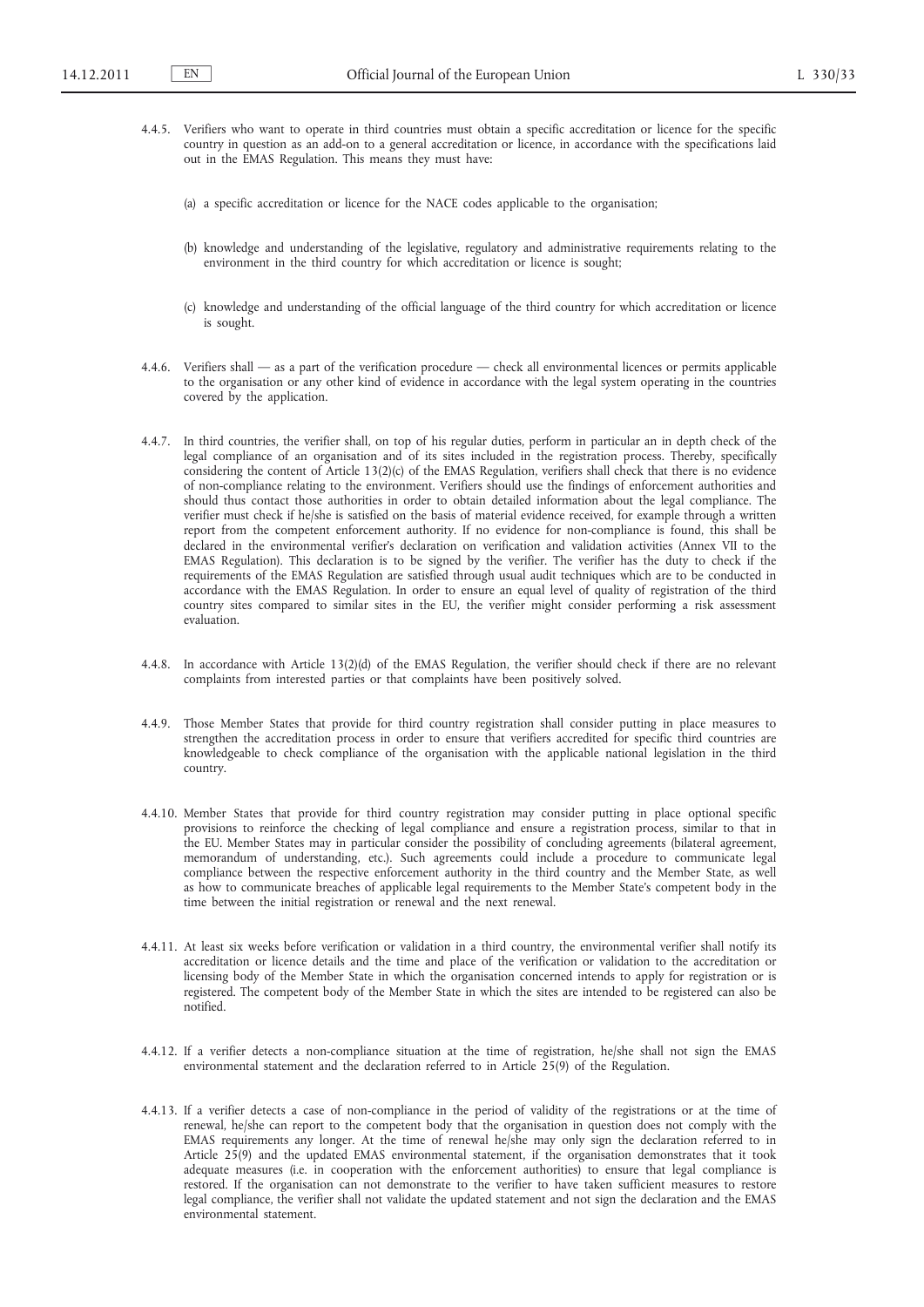## 4.5. **Registration process**

- 4.5.1. The organisation should communicate at an early stage with the verifier(s) and the competent body to clarify language issues with regard to the documents necessary for registration, keeping in mind the requirements of Article 5(3) and Annex IV(D) to the EMAS Regulation.
- 4.5.2. Before application for registration is sent to the competent body, the organisation shall provide material or documentary evidence to the verifier that there is no proof of non-compliance with the applicable legal requirements relating to the environment as described in section 4.1.4 of this guidance.
- 4.5.3. After fulfilling the EMAS requirements, specifically those applicable to the registration process listed in Annex II of the Regulation, and having the EMAS environmental statement validated by an accredited or licensed verifier, the organisation shall send the application form, and the related documents including Annexes VI and VII, for registration to the competent body.
- 4.5.4. The competent body shall check the information contained in the application, and, for that purpose, the competent body shall communicate with the national accreditation or licensing body.
- 4.5.5. The accreditation and licensing body shall assess, the environmental verifier's competence in the light of the elements set out in Articles 20, 21 and 22 of the EMAS Regulation. If the verifier's competence is not approved, the accreditation and licensing body can compel the verifier to comply with the relevant requirements and inform the competent body about the problem. Vice versa the competent body must communicate to the accreditation or licensing body in any case a simple message that a registration application has been received ant that there are sites of third countries to be registered. After receiving such a message the accreditation and licensing body should communicate their findings regarding the verifier(s) involved to the competent body. This facilitates the final check by the competent body whether the verifier(s) involved in the registration procedure is (are) accredited or licensed for all the NACE codes concerned in the registration process. Without this minimum communication between the competent body and the accreditation and licensing body the supervision activities could be undermined.
- 4.5.6. The competent body in charge of the registration will coordinate checking the legal compliance based on the information the organisation has supplied to the verifier. Only in the case where a Member State has put in place special agreements with third countries, that include provisions that allow the Member State to contact enforcement authorities in the third countries, can they check legal compliance with the enforcement authorities in third countries directly. If not the competent body has to rely on the verifier and/or the organisation to obtain material or documentary evidence demonstrating compliance with the applicable legal requirements.

### 4.6. **Deletion and suspension of registrations**

- 4.6.1. The competent body shall follow the general rules established in the EMAS Regulation regarding deletion and suspension.
- 4.6.2. Any complaint concerning the registered organisation shall be notified to the competent body.
- 4.6.3. Organisations from third countries aspiring to an EMAS Registration and willing to start a registration procedure must accept that the verifier may be asked by the competent body to verify potential causes of deletion or suspension which might happen in the third country where the sites are located before making any decision. The organisation shall cooperate and answer all questions concerning possible reasons for suspension and deletion to the verifier or to the competent body. The organisation must also be willing to bear the costs of the verifier's work to clarify the situation.
- 4.6.4. Agreements, whenever they have been signed between the Member State responsible for the registration and the third country, could include specific provisions to ensure legal monitoring and active communication of breaches from the enforcement authorities in the third country to the competent body.
- 4.6.5. In all situations, even when such agreements exist, the verifier shall be responsible for checking legal compliance. Potential complaints and non-conformities that might result in the deletion or suspension of the registration must be included in the compliance checks.
- 4.6.6. NGOs operating in the third country could be consulted and used as a source of information. In any case, the verifier shall report to the competent body any relevant information that is retrieved during the verification process.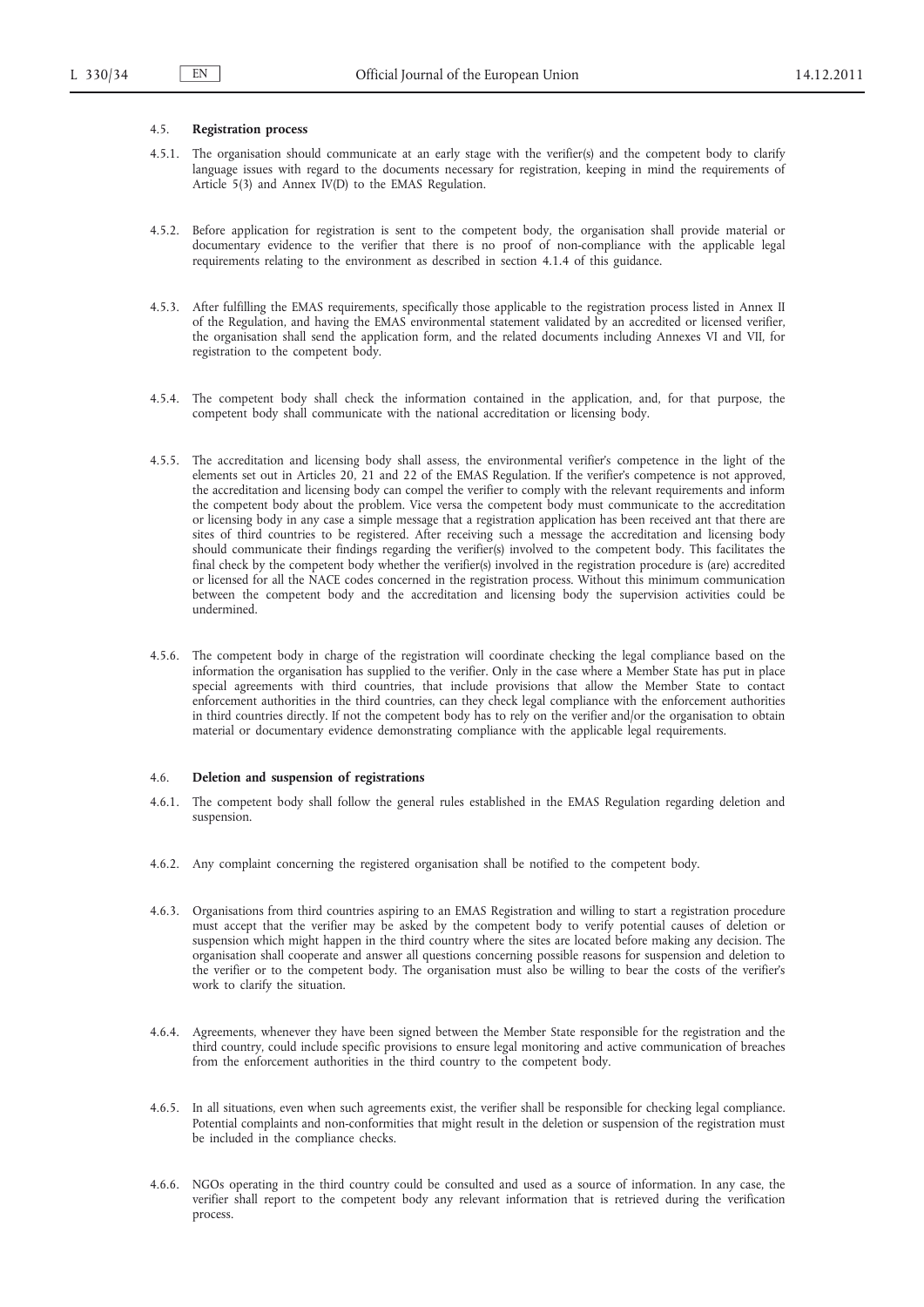# 4.7. **Language issues**

- 4.7.1. The EMAS environmental statement and other relevant documents shall be submitted for the purpose of registration in (one of) the official language(s) of the Member State in which the competent body is located (Article 5(3)). If an organisation presents a corporate environmental statement with information on individual sites located in different third countries, this information should, in addition, be in (one of) the official language(s) of those third countries where the sites are located.
- 5. GLOBAL REGISTRATION ORGANISATION WITH MULTIPLE SITES IN MEMBER STATES AND IN THIRD COUNTRIES (SITUATION 3)

EMAS global registration means the registration of an organisation with multiple sites inside and outside the EU applying for a single registration of all the sites or part of them in a Member State that provides for third country registration.

Registration with multiple sites in Member States and in third countries is a complex procedure that represents a combination of the two procedures already described: EU corporate registration and third country registration. This section elucidates aspects that differ from what is described in sections 3 and 4 of this guidance.

### 5.1. **Applicable legislation and legal compliance in Member States and third countries**

- 5.1.1. Organisations must always be in compliance with EU and national legal requirements applicable to the sites included in the EMAS registration.
- 5.1.2. In order to ensure that the EMAS scheme maintains its high level of ambition and credibility, it is enviable that the environmental performance of a third country organisation achieves a level as close as possible to the level that EU organisations are required to meet by the relevant European and national legislation. Therefore it is desirable for organisations with sites outside the Community, on top of the references made to the applicable national environmental requirements, to make reference in the environmental statement also to the legal requirements relating to the environment applicable to similar organisations in the Member State where the organisation intends to apply for registration (Article 4(4) of the EMAS Regulation). The environmental requirements on that list should be used as a reference when setting additional higher performance targets, but they are not relevant for the assessment of the organisation's legal compliance.
- 5.1.3. For sites located in third countries, the documentary evidence as mentioned in Article 4(4) of the Regulation should consist of:
	- statements from enforcement authorities of the third country including information on the environmental permits applicable to the organisation and stating that there is no evidence of non-compliance and/or that the company is not involved in enforcement procedures, lawsuits or complaint procedures;
	- additionally, the environmental statement should preferably also contain cross reference tables between the national legislation of the third country and the legislation in the country where the organisation applies for registration as mentioned in section 5.1.2.

# 5.2. **Accreditation and licensing**

5.2.1. The provisions described in section 4.2 concerning EMAS third country accreditation and licensing, apply.

# 5.3. **Tasks of the competent bodies**

- 5.3.1. A Member State that has more than one competent body should determine to which competent body applications for global registration can be made, which should be the same competent body as the one designated under section 4.3.1.
- 5.3.2. The application for global registration, i.e. from organisations with sites located in EU Member States and in third countries, is made to any competent body designated for this purpose in one of the Member States where the following conditions are met:
	- (a) the Member State provides for registration of organisations from outside the EU;
	- (b) accredited or licensed verifiers for verifications in third countries where the sites included in the registration are located are available, and that the accreditation or licensing of these verifiers cover the relevant NACE codes.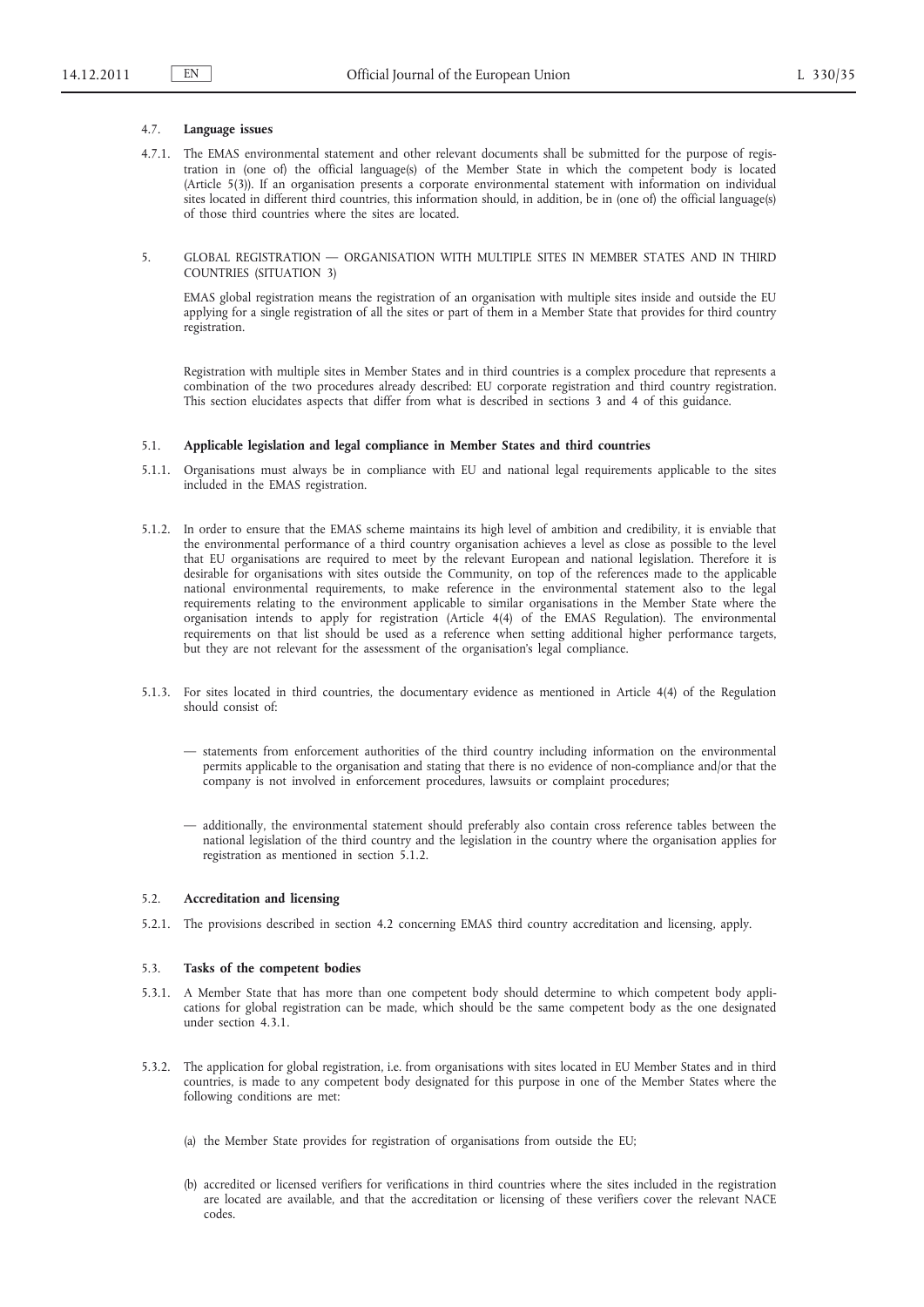- 5.3.3. The determination of the Member State where the competent body in charge of this procedure will be located is established on the basis of conditions in the following order of preference:
	- (1) when the organisation has headquarters in one Member States that provides for third country registration, the application should be submitted to the competent body in that Member State;
	- (2) if the headquarters of the organisation is not located in a Member State that provides for third country registration, but it has a Management Centre there, the application should be submitted to the competent body in that Member State;
	- (3) if the organisation that applies for Global registration has neither headquarters nor a Management Centre in any Member State that provides for third country registrations, then the organisation has to set up an 'ad hoc' management centre in a Member State that provides for third country registration, and the application should be submitted to the competent body in that Member State.
- 5.3.4. If more than one Member State is covered by the application, the coordination procedure between the involved competent bodies, as established in section 3.2. must be followed. Then that competent body will act as leading competent body under the EU Corporate aspects of the procedure.

# 5.4. **Tasks of the accredited or licensed verifiers**

- 5.4.1. General rules applicable to EMAS environmental verifiers, their accreditation or licence, and to the verification process are established in Chapters V and VI of the EMAS Regulation.
- 5.4.2. Those Member States that allow third country registration must put in place a specific system to accredit or license verifiers for third countries. Verifier accreditation or licensing will be granted country by country as an add-on to a general accreditation or licence, in accordance with the specifications described in this section.
- 5.4.3. In case of global registration of an organisation with multiple sites and activities, the accreditation of the verifier(s) has to cover all the NACE codes of the organisation's sites and activities. For third country sites, the verifier(s) must be accredited or licensed for all third countries and all the NACE codes of all the sites involved in the global registration in the Member State where the organisation intends to apply for registration. Due to the potentially wide scope of activities, organisations have the possibility to use several accredited verifiers as they see fit. In fact it might be difficult if not impossible to appoint a single verifier for all the activities of large organisations. If the verifier is not accredited or licensed for the relevant NACE codes or countries himself/herself, other accredited environmental verifiers shall be involved as appropriate through case-cooperation. It is up to an organisation seeking for registration to decide if it wants to involve several accredited/licensed verifiers taking into account Article 4 of the EMAS Regulation. Apart from reasons such as the lack of verifiers accredited for the relevant NACE codes organisations might also have other reasons (e.g. local experience, language knowledge or the desire to combine the EMAS verification with certification against other standards) to use several verifiers.
- 5.4.4. All cooperating verifiers have to sign the declaration referred to in Article 25(9) of the EMAS Regulation and the EMAS environmental statement. Each verifier involved is responsible for the outcome of that part(s) of the verification that results from his/her own area of expertise (mostly related to specific NACE codes). The practice that all verifiers must sign the same declaration enables the leading competent body to identify all involved verifiers. Consequently the leading competent body can verify, via the cooperating competent bodies (who should in turn coordinate their activities with the accreditation and licensing bodies), if all the involved verifiers have respected the prior notification obligation as stated in Article 23(2) of the EMAS Regulation. It also enables the leading competent body to verify if the NACE codes of the involved verifiers cover those of the organisation in question.
- 5.4.5. Verifiers who want to operate in third countries must obtain a specific accreditation or licence for the specific country in question as an add-on to a general accreditation or licence, in accordance with the specifications laid out in the EMAS Regulation. This means they must have:
	- (a) a specific accreditation or licence for the NACE codes applicable to the organisation in question;
	- (b) knowledge and understanding of the legislative, regulatory and administrative requirements relating to the environment in the third country for which the accreditation or licence is sought;
	- (c) knowledge and understanding of the official language of the third country for which accreditation or licence is sought.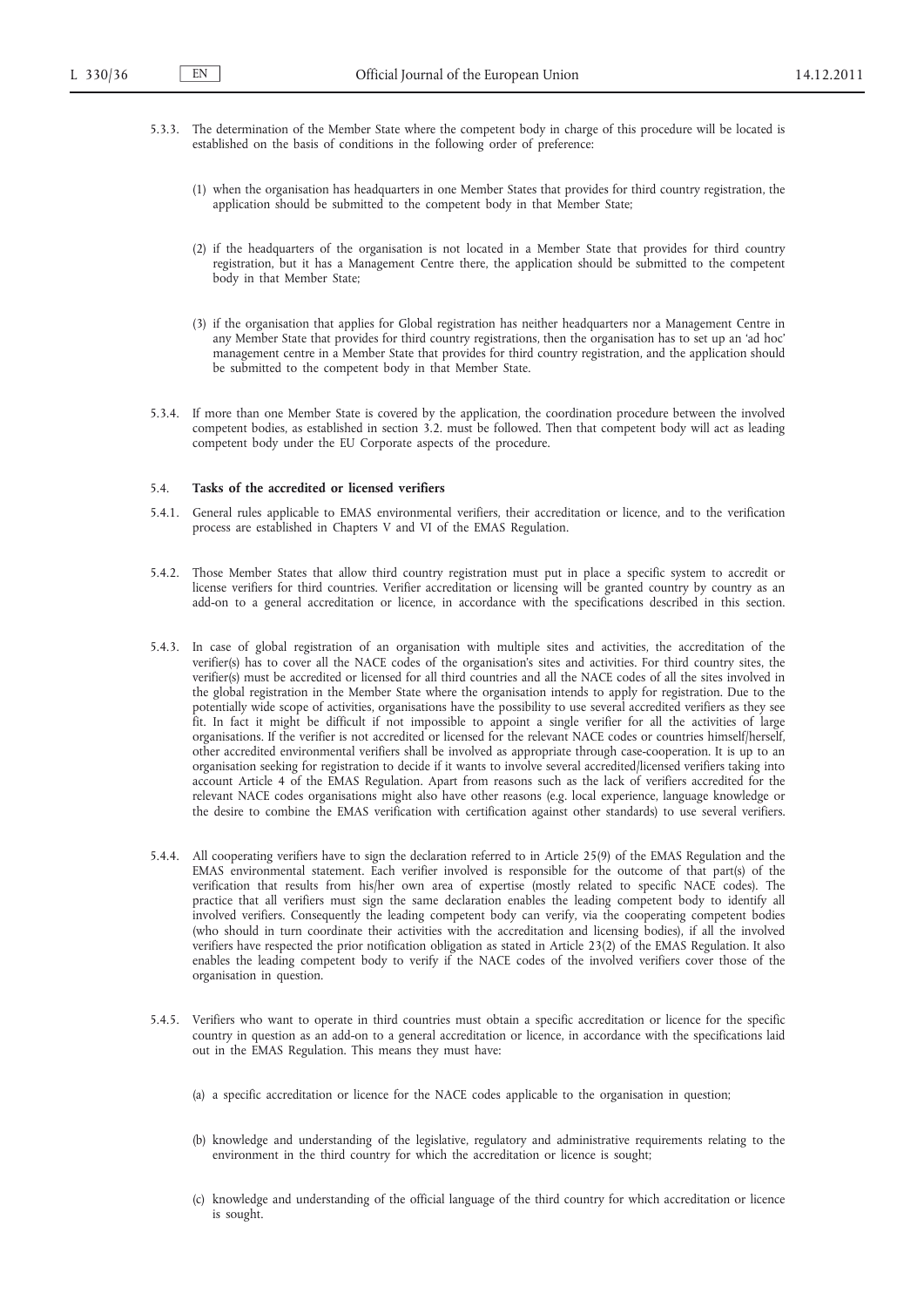- 5.4.6. Verifiers shall as a part of the verification procedure check all environmental licences or permits applicable to the organisation or any other kind of evidence in accordance with the legal system operating in the countries covered by the application.
- 5.4.7. In third countries, the verifier shall, on top of his regular duties, perform in particular an in depth check of the legal compliance of the organisation and of its sites included in the registration process. Thereby, specifically considering the content of Article 13(2)(c) of the EMAS Regulation, verifiers shall check that there is no evidence of non-compliance relating to the environment. Verifiers should use the findings of enforcement authorities and should thus contact those authorities in order to obtain detailed information about the legal compliance. The verifier must check if he/she is satisfied on the basis of material evidence received, for example through a written report from the competent enforcement authority. If no evidence for non-compliance is found, this shall be declared in the environmental verifier's declaration on verification and validation activities (Annex VII to the EMAS Regulation). This declaration is to be signed by the verifier. The verifier has the duty to check if the requirements of the EMAS Regulation are satisfied through usual audit techniques. In order to ensure an equal level of quality of the third country sites and the EU sites involved in the registration, the verifier might consider performing a risk assessment evaluation.
- 5.4.8. In accordance with Article 13(2)(d) of the EMAS Regulation, the verifier should check if there are no relevant complaints from interested parties or that complaints have been positively solved.
- 5.4.9. Those Member States that provide for third country registration (and thus also for global registration) shall consider putting in place measures to strengthen the accreditation process in order to ensure that verifiers accredited for specific third countries are knowledgeable to check compliance of the organisation with the applicable national legislation in the third country.
- 5.4.10. Member States that provide for global registration may consider putting in place optional specific provisions to reinforce the checking of legal compliance and ensure a registration process, similar to that in the EU. Member States may in particular consider the possibility of concluding agreements (bilateral agreement, memorandum of understanding, etc.). Such agreements could include a procedure to communicate legal compliance between the respective enforcement authority in the third country and the Member State, as well as how to communicate breaches of applicable legal requirements to the Member State's competent body in the time between the initial registration or renewal and the next renewal.
- 5.4.11. At least six weeks before verification or validation in a third country, the environmental verifier shall notify its accreditation or licence details and the time and place of the verification or validation to the accreditation or licensing body of the Member State in which the organisation concerned intends to apply for registration or is registered. In addition the verifier(s) has/have to notify its accreditation or licence details to all accreditation or licensing bodies of those Member States where involved sites are located.
- 5.4.12. If a verifier detects a non-compliance situation at the time of registration, it shall not sign the EMAS environmental statement and the declaration referred to in Article 25(9) of the Regulation.
- 5.4.13. If a verifier detects a case of non-compliance in the period of validity of the registrations or at the time of renewal, he/she can report to the competent body that the organisation in question does not comply with the EMAS requirements any longer. At the time of renewal he/she may only sign the declaration referred to in Article  $25(9)$  and the updated EMAS environmental statement, if the organisation demonstrates that it took adequate measures (i.e. in cooperation with the enforcement authorities) to ensure that legal compliance is restored. If the organisation can not demonstrate to the verifier to have taken sufficient measures to restore legal compliance, he/she shall not validate the updated statement and not sign the declaration and the EMAS environmental statement.

# 5.5. **Registration process**

- 5.5.1. The organisation should communicate at an early stage with the verifier(s) and the competent body to clarify language issues with regard to the documents necessary for registration, keeping in mind the requirements of Article 5(3) and Annex IV (D) to the EMAS Regulation.
- 5.5.2. The organisation shall provide material evidence of its legal compliance as described in section 5.1.3.
- 5.5.3. After fulfilling the EMAS requirements, specifically those applicable to the registration process listed in Annex II of the Regulation, and having the EMAS environmental statement validated by an accredited or licensed verifier, the organisation shall send the application form, and the related documents including Annexes VI and VII, for registration to the (leading) competent body.